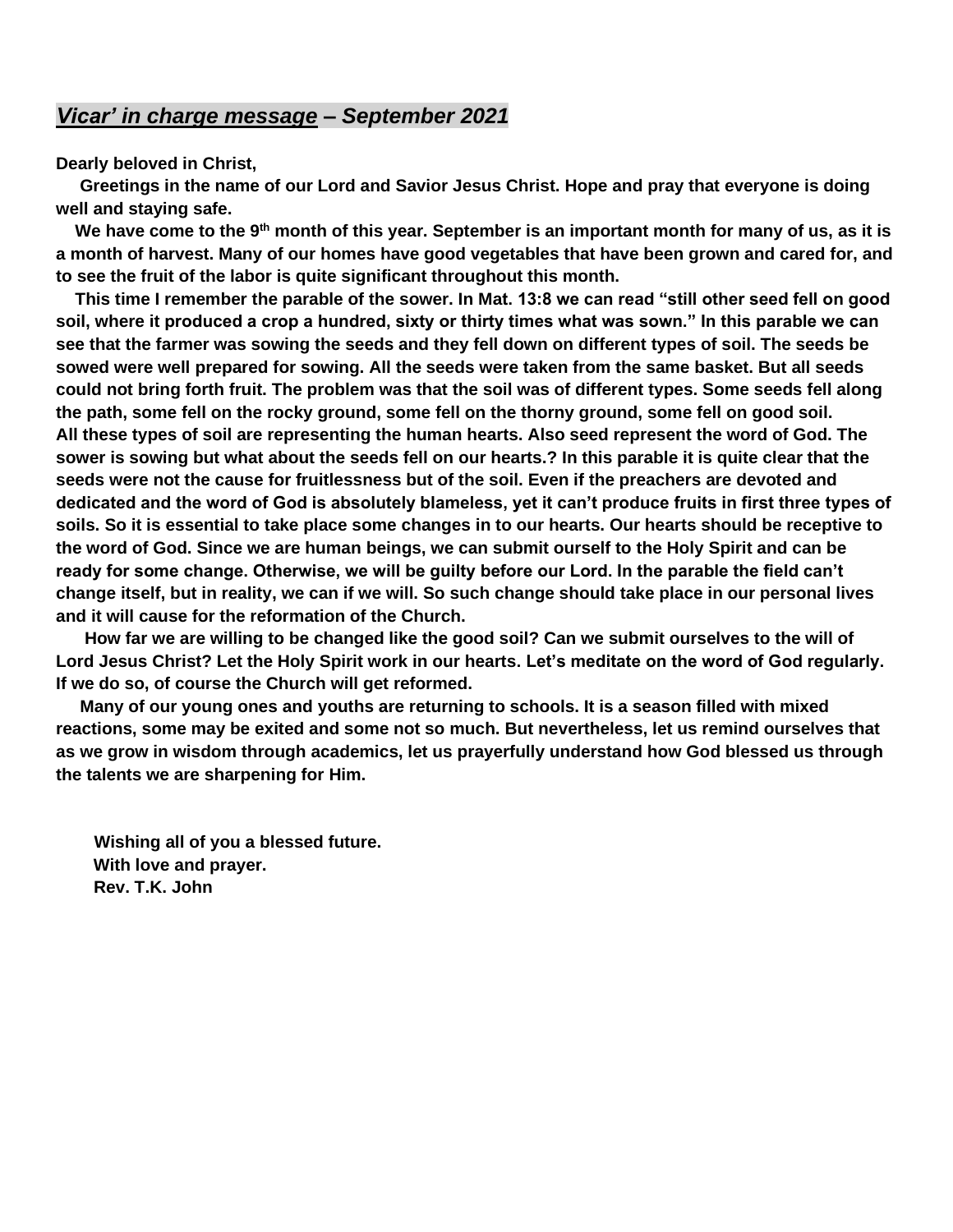# Church executive committee 2021

|                         | <b>NAME</b>            | <b>E-MAIL</b>              | <b>HOME TEL#</b> | CELL <sub>#</sub> |  |
|-------------------------|------------------------|----------------------------|------------------|-------------------|--|
| <b>OFFICE BEARERS</b>   |                        |                            |                  |                   |  |
| Vicar/President         | Rev.Ajith Varghese     | revajithkalappila@yahoo.in |                  | 91 7356167110     |  |
| Vicar In Charge         | Rev.T.K. Jiohn         |                            |                  | (516) 587-7390    |  |
| Vice-president          | M.S. Eappen            | mseappen@yahoo.com         | (845) 365-1550   | (845) 270-0076    |  |
| Secretary               | John Job               | jjjnjob@msn.com            | (845) 267-3387   | (845) 304-3334    |  |
| Treasurer               | <b>Thomas Varghese</b> | tvarg19301@gmail.com       | (845) 627-2535   | (845) 300-7019    |  |
| Accountant              | Linu Abraham           | linuabraham@hotmail.com    | (845) 627-0123   | (845) 300-8899    |  |
| Lay Leader              | Dey P. Neduvelil       | deyned@gmail.com           | (845) 523-2961   | (845) 653-2418    |  |
| Clarkstown area repres. | Rosamma Chacko         | chackoyohannan@gmail.com   | (845) 371-2996   | (845) 664-3014    |  |
| Orangetown area repre   | <b>Binu Thomas</b>     | bbinoss@gmail.com          | (845) 624-3640   | (845) 598-4393    |  |
| Ramapo area rep.        | Ajay Pappan            | Ajaypappan@yahoo.com       | (845) 504-0599   | (845) 300-5844    |  |
| Choir rep.              | Jiji John              | Jjohn17@optonline.net      | (845) 215-9131   | (845) 598-0856    |  |
| Edavaka mission rep.    | Joseph P. David        | jdavi1418@gmail.com        | (845) 352-9435   | (845) 263-2704    |  |
| Sevika sanghom          | Jessy Thomas           | jojitom@gmail.com          | (845) 352-1253   | (845) 608-4249    |  |
| Senior Citizen          | T.K. Koshy             | j6234871@live.com          | (845) 268-1990   | (845) 480-2860    |  |
| Sunday School           | <b>Mathew Sanuel</b>   | msrdd@hotmail.com          | (845) 613-7673   | (845) 480-6112    |  |
| Youth fellowship        | Namitha Joshua         | namitajoshua@gmail.com     | (607) 379-2581   | (607) 379-2581    |  |
| Assembly member         | Linu Abraham           | linuabraham@hotmail.com    | (845) 627-0123   | (845) 300-8899    |  |
| Mandalam member         | Zachariah<br>Abraham   | Zachariah39@hotmail.com    | (845) 425-7748   | (877) 621 7148    |  |

| <b>Date</b> | <b>Time</b> | <b>Worship services</b>           |  |
|-------------|-------------|-----------------------------------|--|
| Sept 05     | 10:30 AM    | Divine worship (Malayalam)        |  |
| Sept 12     | 10:30 AM    | <b>Holy Communion (Malayalam)</b> |  |
| Sept 19     | 10:30 AM    | <b>Divine worship (English)</b>   |  |
| Sept 26     | 10:30 AM    | <b>Holy Communion (English)</b>   |  |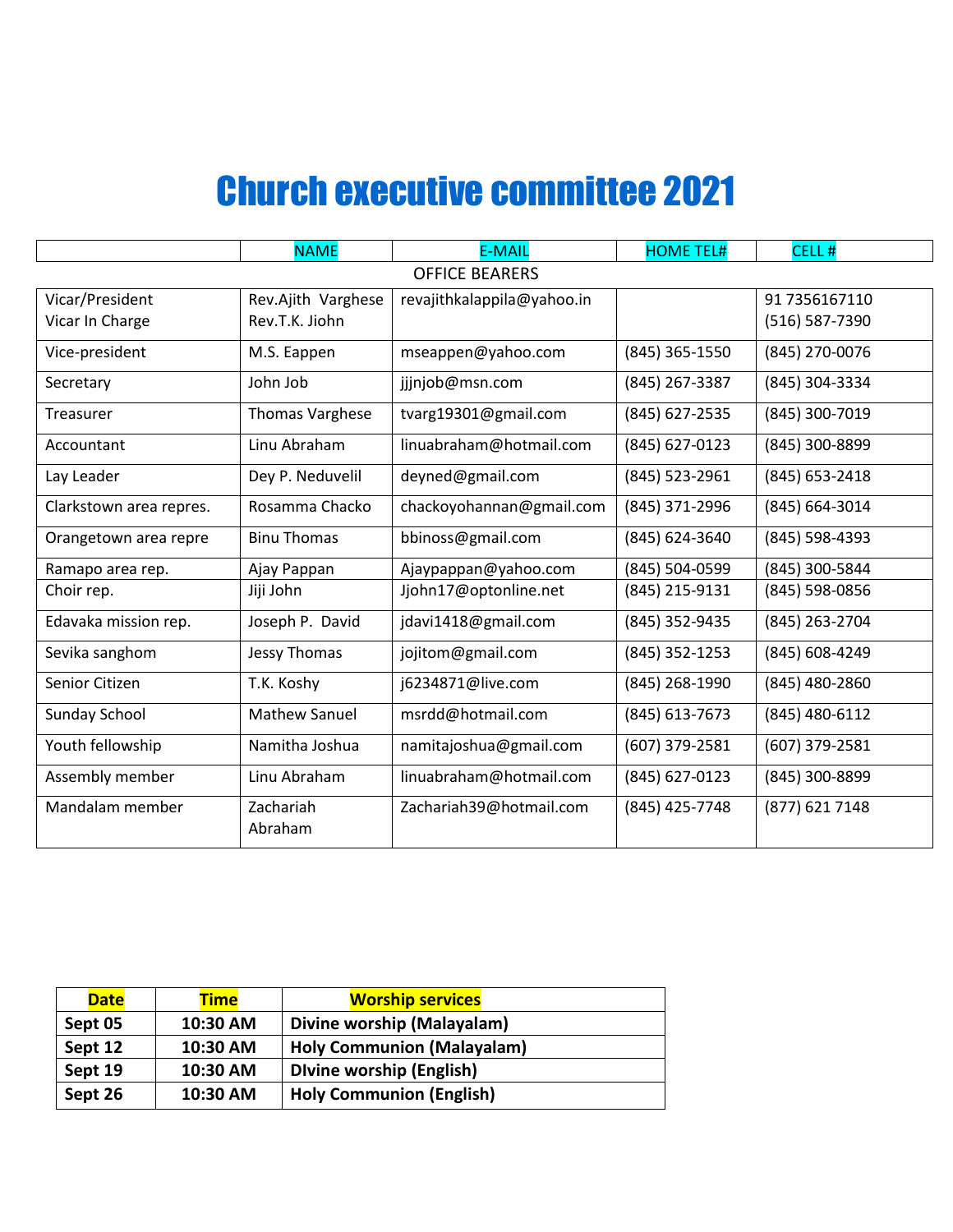# *Lectionary September 2021*

| <b>Date</b> | <b>Lesson 1</b>                                                                                                         |  | <b>Lesson 2</b> |            | <b>Epistle</b>     | <b>Gospel</b> |                    |
|-------------|-------------------------------------------------------------------------------------------------------------------------|--|-----------------|------------|--------------------|---------------|--------------------|
|             | <b>Education Sunday: "Christ the Great Teacher"</b><br>ശ്രേഷ ഗുരുവായ യേശു -വിദ്യാഭ്യാസ ദിനം                             |  |                 |            |                    |               |                    |
| Sept 05     | <b>Prov 4:1-19</b><br>$1$ Cor 1:25-31                                                                                   |  |                 | Phil 4:4-9 |                    | John 13:12-17 |                    |
|             | Sevika Sanghom Day-Women: Participant in the Divine Salvific Plan of God,<br>സ്ത്രീകൾ: ദൈവീക രക്ഷാ പദ്ധതിയിലെ പങ്കാളികൾ |  |                 |            |                    |               |                    |
| Sept 12     | <b>Ruth 4:9-22</b>                                                                                                      |  | Acts 12:11-16   |            | Rom 16:1-16        |               | <b>Mark 14:3-9</b> |
| Sept 19     | "Gray Hair: Crown of Glory" Senior Citizen Day,<br>നരച്ച തല ശോഭയുള്ള കിരീടം വയോജന ദിനം                                  |  |                 |            |                    |               |                    |
|             | Gen 48:1-22                                                                                                             |  | 2Cor 4:7-18     |            | 2Tim 4:1-8         |               | Luke 2:25-38       |
|             | Holy Qurbana: Sacrament of Thanksgiving,<br>വിശുദ്ധ കുർബ്ബാന സ്തോത്രാർപ്പണത്തിന്റെ കൂദാശ                                |  |                 |            |                    |               |                    |
| Sept 26     | Exod 12:21-28                                                                                                           |  | Acts 2:37-47    |            | $1$ Cor $11:23-30$ |               | Luke 22:14-20      |

# *Birthday – September 2021*

| <b>Dates</b> | <b>Name</b>             | <b>Town</b>            |
|--------------|-------------------------|------------------------|
| <b>Dates</b> | <b>Name</b>             | Town                   |
| Sept 01      | <b>Gigi Tom</b>         | <b>Congers</b>         |
| Sept 02      | Joseph K. Daniel        | <b>Wappinger falls</b> |
| Sept 02      | <b>Mariamma Abraham</b> | <b>Congers</b>         |
| Sept 04      | <b>Nevin Joseph</b>     | <b>New City</b>        |
| Sept 06      | Amanda Alexander        | <b>Nanuet</b>          |
| Sept 13      | Mariamma Idiculla       | <b>Bergenfield</b>     |
| Sept 15      | Abraham K. Varghese     | Ramsey                 |
| Sept 16      | <b>Nancy Job</b>        | <b>Congers</b>         |
| Sept 17      | Elizabeth K. Cherian    | Orangeburg             |
| Sept 18      | <b>Susan Alexander</b>  | <b>Tappan</b>          |
| Sept 18      | <b>Seth Mathew</b>      | <b>Spring Valley</b>   |
| Sept 18      | Sanzia Mathew           | <b>Spring Valley</b>   |
| Sept 20      | <b>Babu Mathew</b>      | <b>Nanuet</b>          |
| Sept 20      | Rajan Mathew            | <b>Nanuet</b>          |
| Sept 22      | <b>Anny Thomas</b>      | Avenel                 |
| Sept 22      | Ashwin T. Karakal       | <b>Nanuet</b>          |